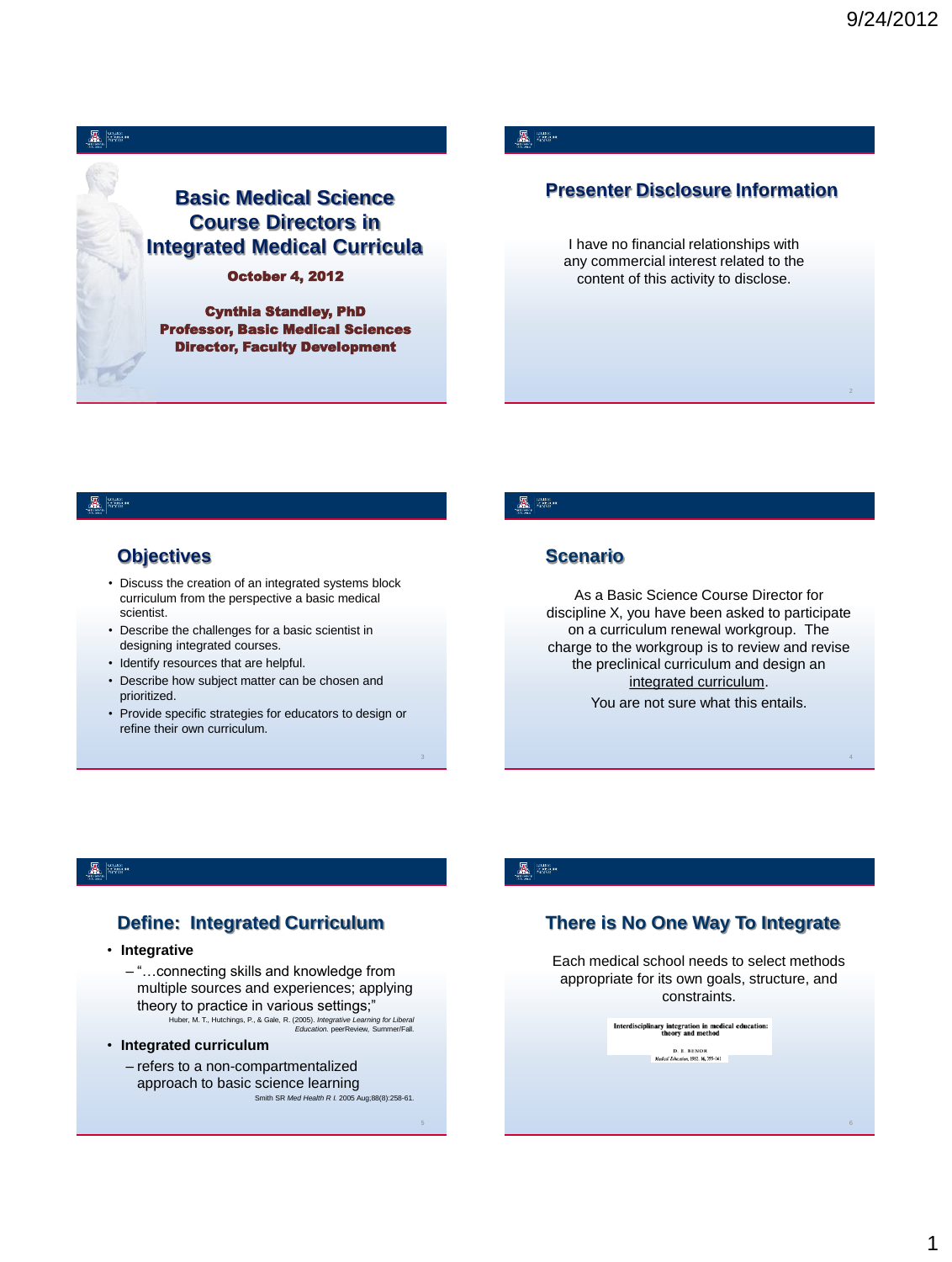#### $\mathbb{Z}$  and

### **How Will Integration Occur?**

- Organ Systems
- Stages of Human Development
- Disease or Clinical Presentation
- Medical Competencies

Adapted from Goldman and Shroth, Acad. Med. 2012;87:729-734

### A **B**

### **Historical Perspective at UA COM**

University of Arizona College of Medicine–Tucson: 1967 Phoenix campus site for clinical rotations: 1992 Curriculum Renewal: Began in 2003 Implemented in Tucson: AY 2006 Year 1 Implemented in Phoenix: AY 2007 Discipline-Based Integrated Curriculum





A Se

### **Overview of Preclinical Block Curriculum**



### $\mathbb{Z}$   $\mathbb{R}$

### **Clinical Anatomy Longitudinal Themes**

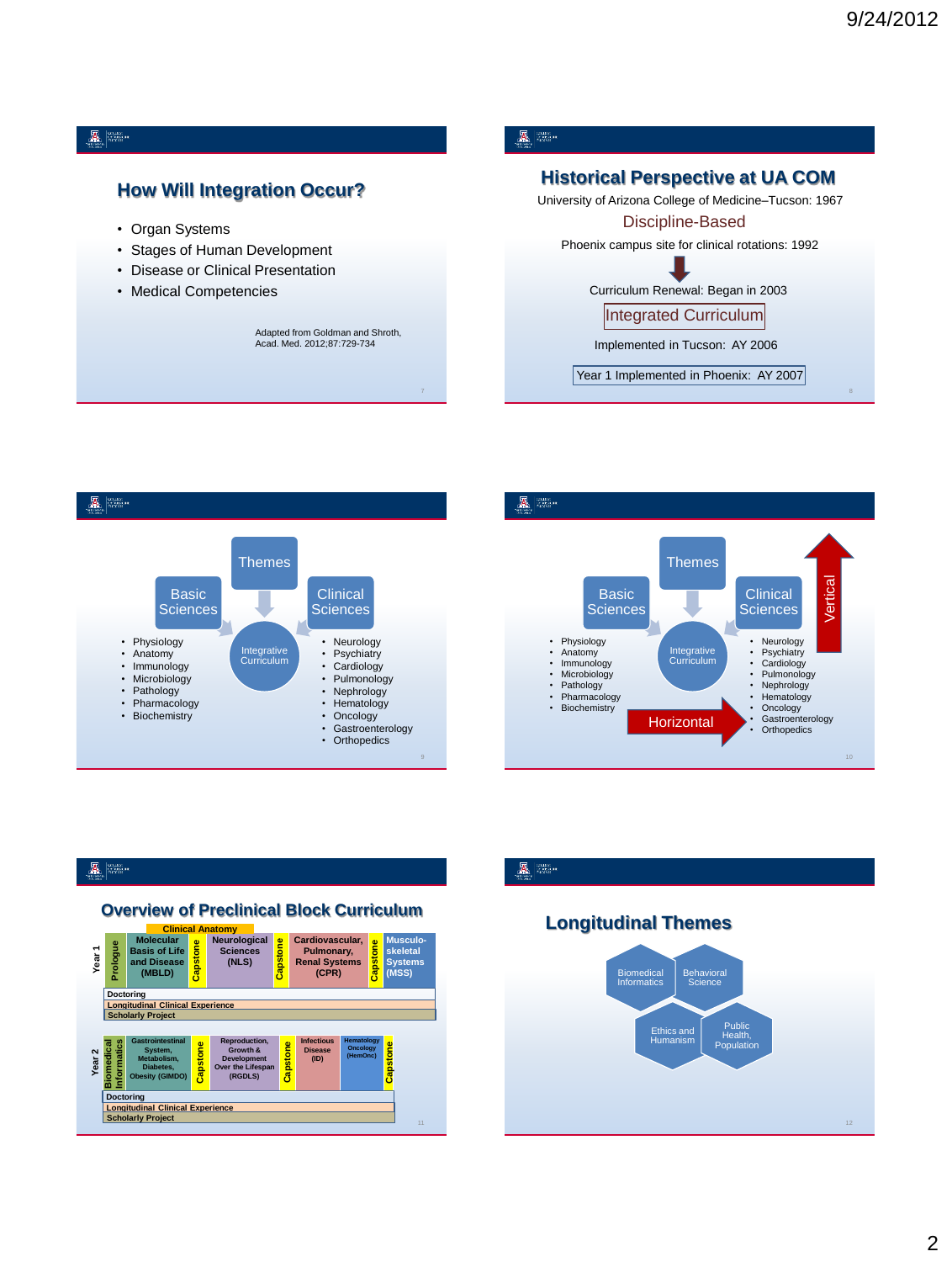### A FORM

#### **Weekly Structure Example from the CPR Block**

|                    | <b>Monday</b>                                                 | <b>Tuesday</b>                                            | Wednesday                               | <b>Thursday</b>                 | Friday                             |
|--------------------|---------------------------------------------------------------|-----------------------------------------------------------|-----------------------------------------|---------------------------------|------------------------------------|
| $9:00$ am          | CBI open                                                      | Electrical<br><b>Activity</b><br>of the<br>Heart<br>(BMS) | <b>EKG</b><br>Interpretation<br>(CS)    | Cardiac<br>Development<br>(BMS) | <b>CBI</b> close                   |
| 10:00am            |                                                               | Cardiac                                                   |                                         | Physiology                      |                                    |
| 11:00am            | Impact of<br>Cardiovascular<br>Disease in the<br><b>US</b>    | Structure<br>and<br>Imaging<br>(BMS, CS)                  | Antiarrhythmic<br><b>Drugs</b><br>(BMS) | Lab: EKG                        | Cardiac<br>Contraction<br>(BMS)    |
| <b>Noon</b>        |                                                               |                                                           | Lunch                                   |                                 |                                    |
| 1:00 <sub>pm</sub> | Integration of<br><b>ANS Concepts</b><br>with CPR<br>(BMS.CS) |                                                           |                                         |                                 | <b>ECGs and</b><br>Pharmacological |
| 2:00 <sub>pm</sub> | Electrical<br>Activity of the<br>Heart<br>(BMS)               | LCE<br>Group 1                                            | LCE<br>Group <sub>2</sub>               | LCE<br>Group 3                  | Pairings<br>(TBL)                  |
| 3:00 <sub>pm</sub> |                                                               |                                                           |                                         |                                 |                                    |
| 4:00 <sub>pm</sub> |                                                               |                                                           |                                         |                                 |                                    |
| 5:00 <sub>pm</sub> |                                                               |                                                           |                                         |                                 |                                    |

# $\mathbb{Z}$   $\mathbb{R}$ **Getting Started: Develop a list of key topics** What is Relevant List of Topics to the Practice of Medicine 14

#### A Se

### **Seek A Clinical Co-Director!**

- Surround yourself with bright people!
- Start building a team – Heads of other disciplines
- Librarian
	- Aware of the curriculum and notify you of pertinent information

#### A SEX

### **Resources**

- National Guidelines
	- 1. AAMC Medical School Objectives Project <https://www.aamc.org/initiatives/msop/>
	- 2. USMLE Step 1 content outline <http://www.usmle.org/step-1/>
	- 3. Discipline-based societies (American Physiology Society)

#### & 88.

#### **Resources**

• Textbooks – Scrutinize and compare table of contents

**FIRST AIDER**<br>BASIC SCIENCES

• Utilize curriculum sharing with other schools

#### A REAL

### **Get Clinician Input**

- Circulate your list to practicing clinicians
	- Seek out a resourceful person in the administration unit who can identify clinicians in the area
- Continue to modify your list

16

3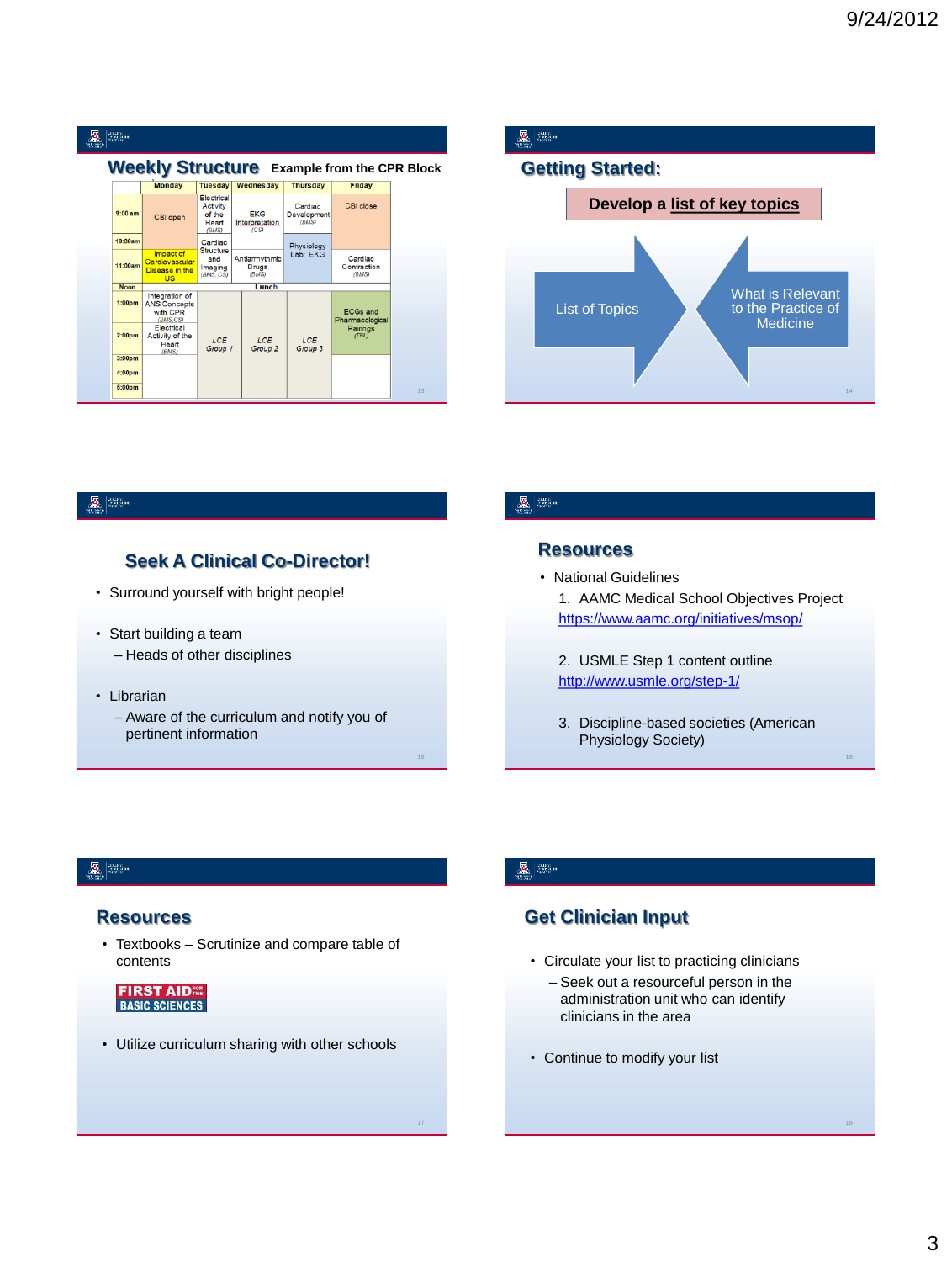### $\mathbb{Z}$   $\mathbb{R}$

### **At the Same Time, You Should be:**

- Writing objectives, goals and/or outcomes
- Choosing textbook or other resources
- Drafting a syllabus

### A Se

#### **Choosing Subject Matter and Prioritizing**

- Director is not necessarily expert at all content
	- Seek clinical input
	- Ask for recommendations
- Audits of disciplines
- As you bring in good teachers, get their input on additional content
- Doesn't all have to go in preclinical years



#### A **SEARCH**

19

### **Scheduled Meetings**

- Theme directors meeting
- Block, Course, Theme Subcommittee meeting
- Curriculum Committee meeting final approval

#### A SEA

### **Preparing for Class Sessions**

| Teaching<br><b>Format</b> | Teaching<br><b>Methods</b>                                    | Use of<br><b>Technology</b>                           |
|---------------------------|---------------------------------------------------------------|-------------------------------------------------------|
| Large Group               | <b>Interactive Lecture</b><br><b>Team Learning</b>            | Audience<br>Response<br>System                        |
| <b>Small Group</b>        | <b>PBL</b><br>Case-based                                      | <b>Videos</b>                                         |
| Independent<br>Learning   | Podcast<br><b>Voice-over PPT</b><br>Online module             | Camtasia<br><b>Embedded test</b><br><b>Hyperlinks</b> |
| <b>Simulation</b>         | <b>High-fidelity</b><br>Low-fidelity<br><b>Computer-based</b> | <b>SimMan</b><br><b>Online Module</b>                 |

#### A REAL

#### **Orienting Clinicians to Teach in the First Two Years**

- Clinicians teach differently than basic scientists
	- Teach from a practice-based perspective
- Role model the competencies
- Provide faculty development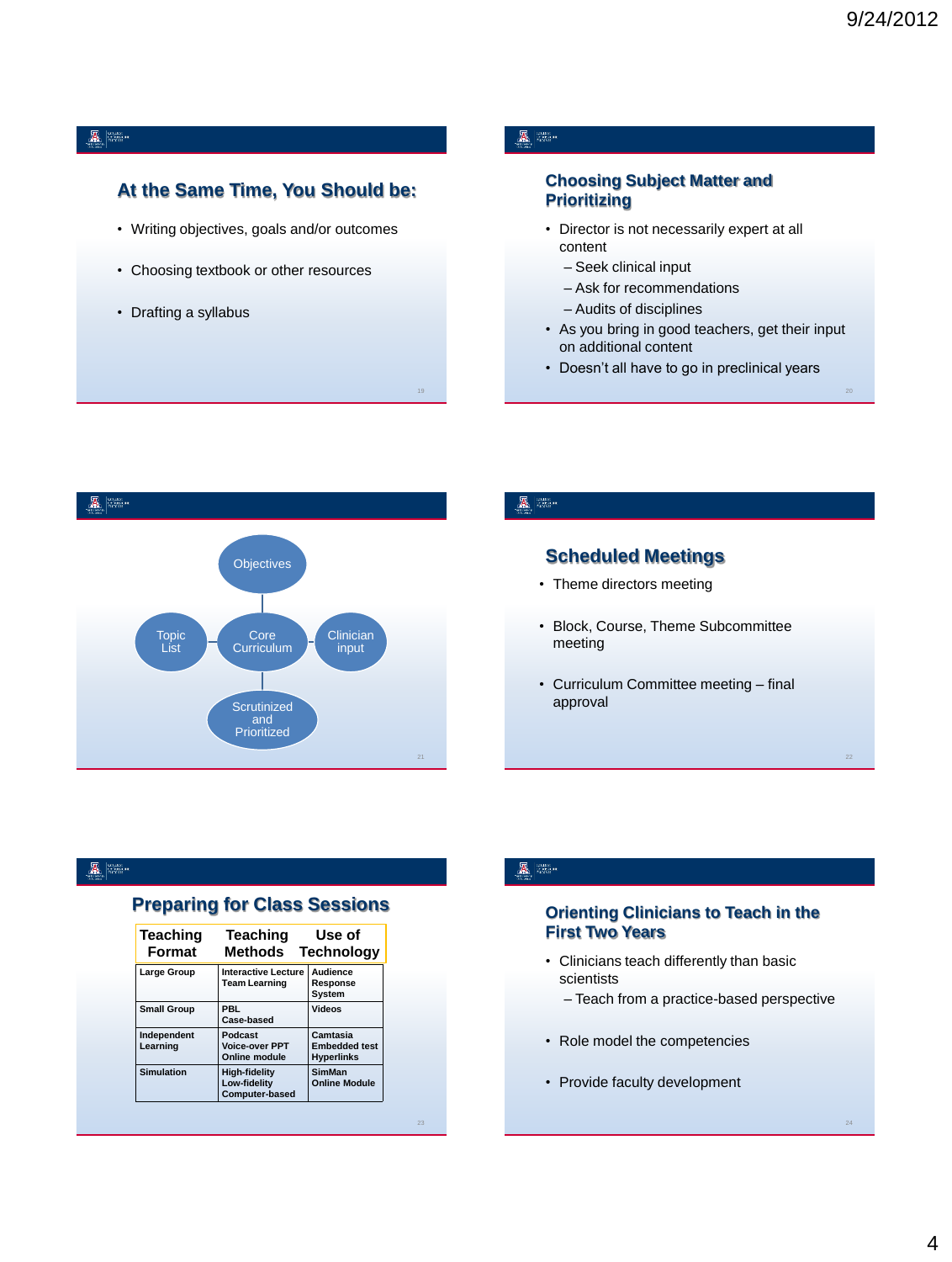#### $\mathbb{Z}$  and

### **Orienting Clinicians**

- Introductory letter denoting
	- Where students are in the curriculum
	- What they've been taught already
	- Number of slides expected
	- Time frame of session
- Can't cover every clinical entity
	- 3-5 learning objectives based on common occurrences
	- Be proactive and provide objectives!

| COLLEGE<br>CYMREIGINN:<br>THOENG<br><b>HILMY!</b><br><b>A Nothing</b> | Lesson Title:<br>Session Leader:<br>Date:<br><b>Start Time: Please Choose One</b>                        | <b>End Time: Please Choose One</b>                    | Co-Author with a<br>Clinician                                                                                                          |
|-----------------------------------------------------------------------|----------------------------------------------------------------------------------------------------------|-------------------------------------------------------|----------------------------------------------------------------------------------------------------------------------------------------|
|                                                                       | Please check all subjects that are represented in this lesson:                                           |                                                       |                                                                                                                                        |
|                                                                       | Anatomy                                                                                                  | <b>Certabrics</b>                                     | Oncology                                                                                                                               |
|                                                                       | Behavioral Sciences & Psych                                                                              | Hematology                                            | Pathology                                                                                                                              |
|                                                                       | <b>Biochemistry</b>                                                                                      | <b>Histology</b>                                      | Pediatrics                                                                                                                             |
|                                                                       | <b>Biomedical Informatics</b>                                                                            | Immunology                                            | Pharmacology                                                                                                                           |
|                                                                       | Cell Biology                                                                                             | Ethics and Humanism                                   | Physiology                                                                                                                             |
|                                                                       | Embryology & Dev. Bio                                                                                    | Microbiology                                          | Public Health, Population                                                                                                              |
|                                                                       | Endocrinology                                                                                            | Molecular Biology                                     | Medicine, Policy, and Prevention                                                                                                       |
|                                                                       | Genetics                                                                                                 | Neurosciences                                         | Women's Health                                                                                                                         |
|                                                                       | <b>Medical Subject Headings</b><br>the use of the National Library of Medicine's controlled vocabulary.) |                                                       | Please list MeSH terms that describe the content of this session. (Click on "Medical Subject Headings" above to ensure                 |
|                                                                       | Medical Knowledge<br>Practice-based Learning                                                             | Interpersonal Communication<br>Systems-based Practice | Competency Category; Check the appropriate competencies that correspond to the provided objectives.<br>Patient Care<br>Professionalism |
|                                                                       | each learning objective.]                                                                                |                                                       | Learning Objectives (3 - 5 objectives per 50 minute session): [Please list applicable MeSH term after                                  |

![](_page_4_Picture_12.jpeg)

#### A Str **Cross-Referencing Material** Myositis, Osteomyelitis, Joint Infections **Type Interactive Lecture** Date All Groups: Feb 7, 09:00 - 10:15 (Room:ASU C103) Lecturer(s) Rai, Mandeep Professional Attire: No Objectives Every student should be able to: Recognize the causes and clinical manifestations of acute and chronic osteomyeltis ( MK )<br>Explain the diagnostic and aboratory tests and the<br>atmosphase (MK PC) Recognize the causes and clinical manifestations of common in Ac Reference material: MSS Fischione- Structure Of Musculoskeletal Tissues 4-26-2011; Zack- Anatom<br>and Function of Joints 4-26-2011; Ladha- Myopathies 5-18-2011 Mat LP: Myositis, Osteomyeltis, Joint Infections (WordProcessingDoc -- Required Material)<br>PPT: Osteomyelitis, Myositis, and Joint Infections (PowerPoint -- Required Material)

#### A Sec

#### **Planning Methods of Assessment**

- Integrative Assessment
- Formative  $\rightarrow$  Summative
- Every session has associated "Thought Questions"
- Summative exams (USMLE-style multiple choice) scheduled 3-4 weeks

| • Exam Review Teams - | <b>Basic Scientist</b> |  |
|-----------------------|------------------------|--|
|                       | <b>Clinician</b>       |  |
|                       | Theme                  |  |
|                       |                        |  |

#### A **SEARCH**

### **Scale and Timeline**

- Enlist a partner
- Time to complete – A year is optimal!
- First time launch: sit in on every session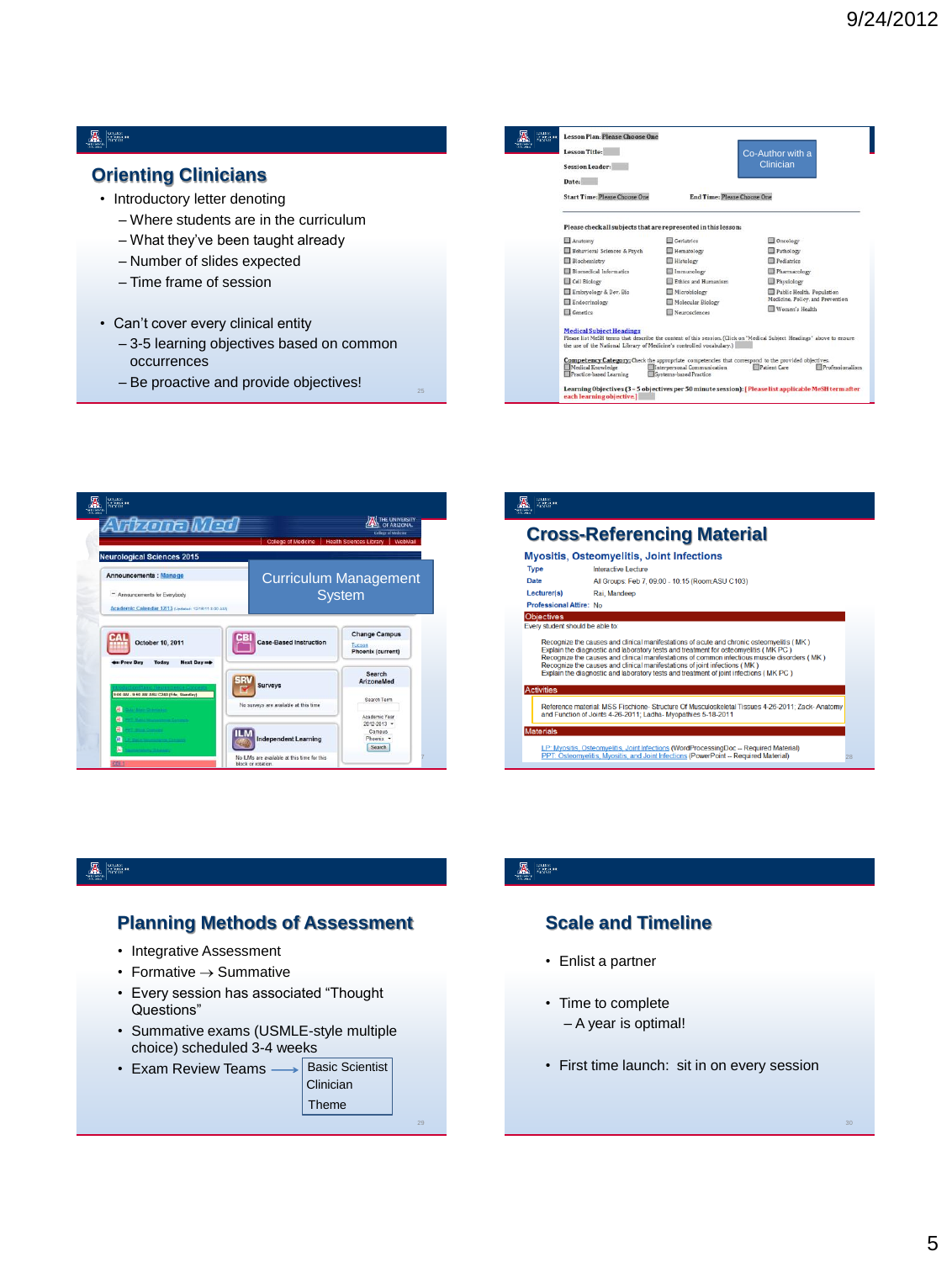#### 图 ▒▒

### **Curriculum Evaluation**

- Curriculum work group formed to review performance:
	- Taking into account
		- Exam statistics
		- Student evaluations
		- Block director self study
		- Student focus group meeting
- Recommendations approved by curriculum committee for improvement the following year

### A 800

### **Maintaining Relationships**

- Provide feedback
	- Not only from student evaluations, but on exam question editing and results

#### A Se

### **Challenges and Resolutions**

- Stubborn resistance
	- Be willing to change the paradigm
	- Be willing to compromise
- Cover material in less time – Provide means for self-study
- Scheduling
	- Flexibility vs firmness
		- $\cdot$  Need both

#### A **SHOP**

### **Challenges and Resolutions**

- Do you need the expert in the field? – Engage primary care physicians
- Receiving materials late
	- Establish expectations and deadlines clearly and early
	- May have to send several reminders to get materials on time

#### CRUSCE<br>CRIMEDIENA<br>PICANOR

#### **Challenges and Resolutions**

- No shows – Develop a teaching contingency plan
- Clinician turn-over
	- Keep a file of contacts
- Too many cameos Work toward consistency
	- Encourage participation in more than 1 session
	- Continue to engage the good teachers

#### **墨 圖**

### **Challenges and Resolutions**

- Sequencing
	- Many different ways; continue to refine
- Choosing an appropriate reference textbook – Many are discipline based
- Exam question writing
	- Training clinicians and other faculty to write USMLE style questions